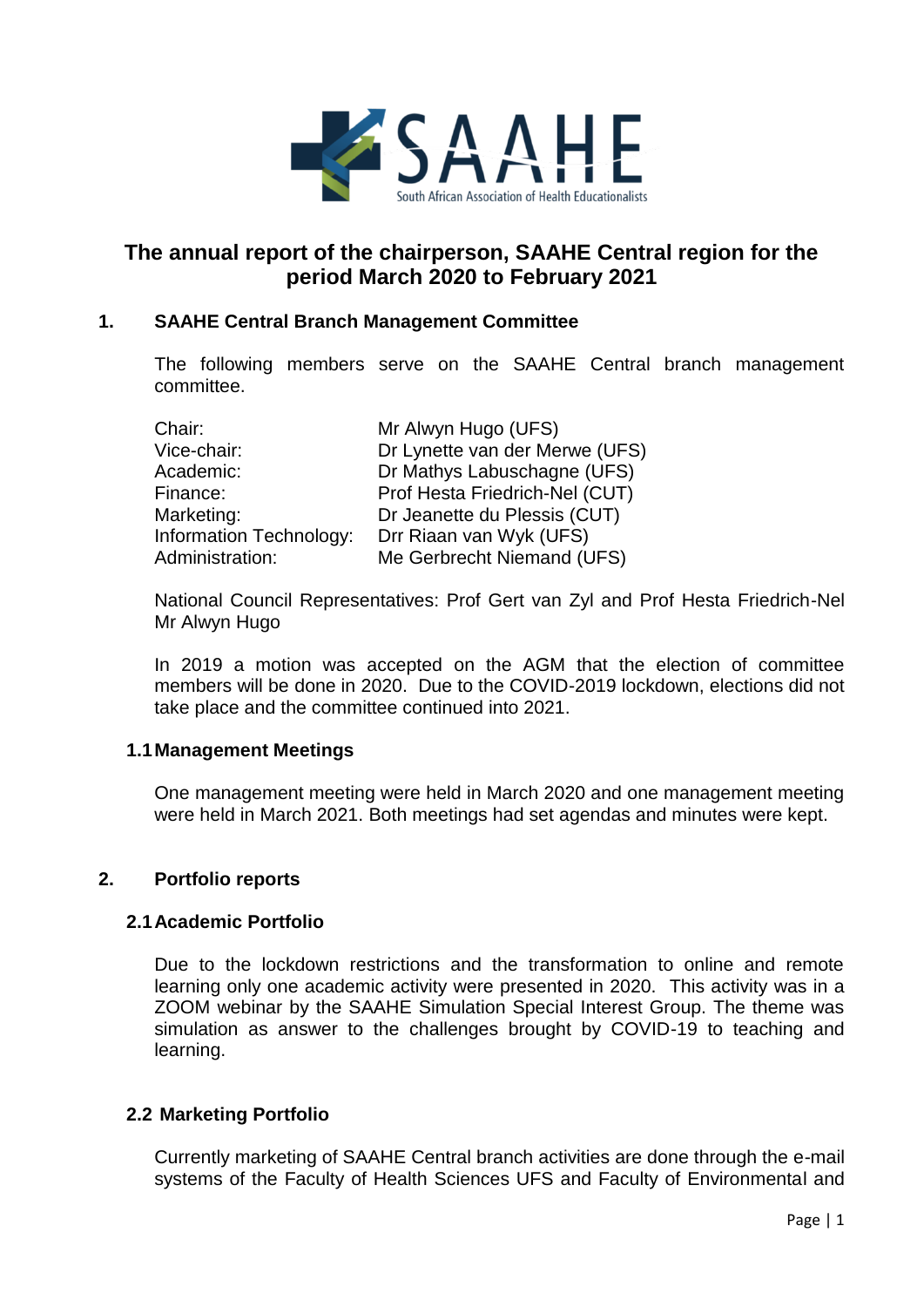Health Sciences of CUT. This strategy need to observe the IT protocols of the mailers. All announcements of activities are branded with the SAAHE logo. Further marketing is done through different committees in the faculties where appropriate. Topics that are not specific to health sciences are marketed in the broader education communities of the two universities.

Investigation into a national marketing platform linked to SAAHE National web are underway.

### **2.3 Information Technology Portfolio**

The information technology portfolio manages academic activity announcements this include drafting of flyers and distributing the flyers through different communication technologies to members. The National web area (SAAHE.org.za) allows for regional presence and we use the Central region area to host our newsletters as well as administration documents

#### **2.4Administration**

The administration portfolio manages the bookings of venues for meetings, academic activities and makes travel arrangements for guests that visit SAAHE Central Branch.

#### **2.5Finances**

SAAHE Central are fortunate that both the Faculty of Health Sciences UFS and the Faculty of Environmental and Health Sciences CUT contributes annually institutional membership fees of R 5000-00 per faculty. These funds are used frugally to stimulate academic discussion in the health education community.

We concluded 2020 business with a positive balance of R 57 252-00. The statement will be presented to members on 5 May 2021 during the AGM.

SAAHE Central hosted the conference in 2019. We have submitted the conference report to SAAHE National Committee and concluded our financial commitments in 2020. The official report list income and expenses and is available to any member for inspection.

| <b>Description</b>                      | Amount  |  |
|-----------------------------------------|---------|--|
| SAAHE2019 balance Before HWSETA Payment | R130431 |  |
|                                         |         |  |
| Post conference allocation              |         |  |
| SAAHE2019 balance Before HWSETA Payment | R130431 |  |
| Seed money to 2020 conference           | R50000  |  |
|                                         | R180431 |  |
|                                         |         |  |
| 50% to next conference                  | R90 216 |  |
| Subtract seed money                     | R50000  |  |

Summary of the income as follows: